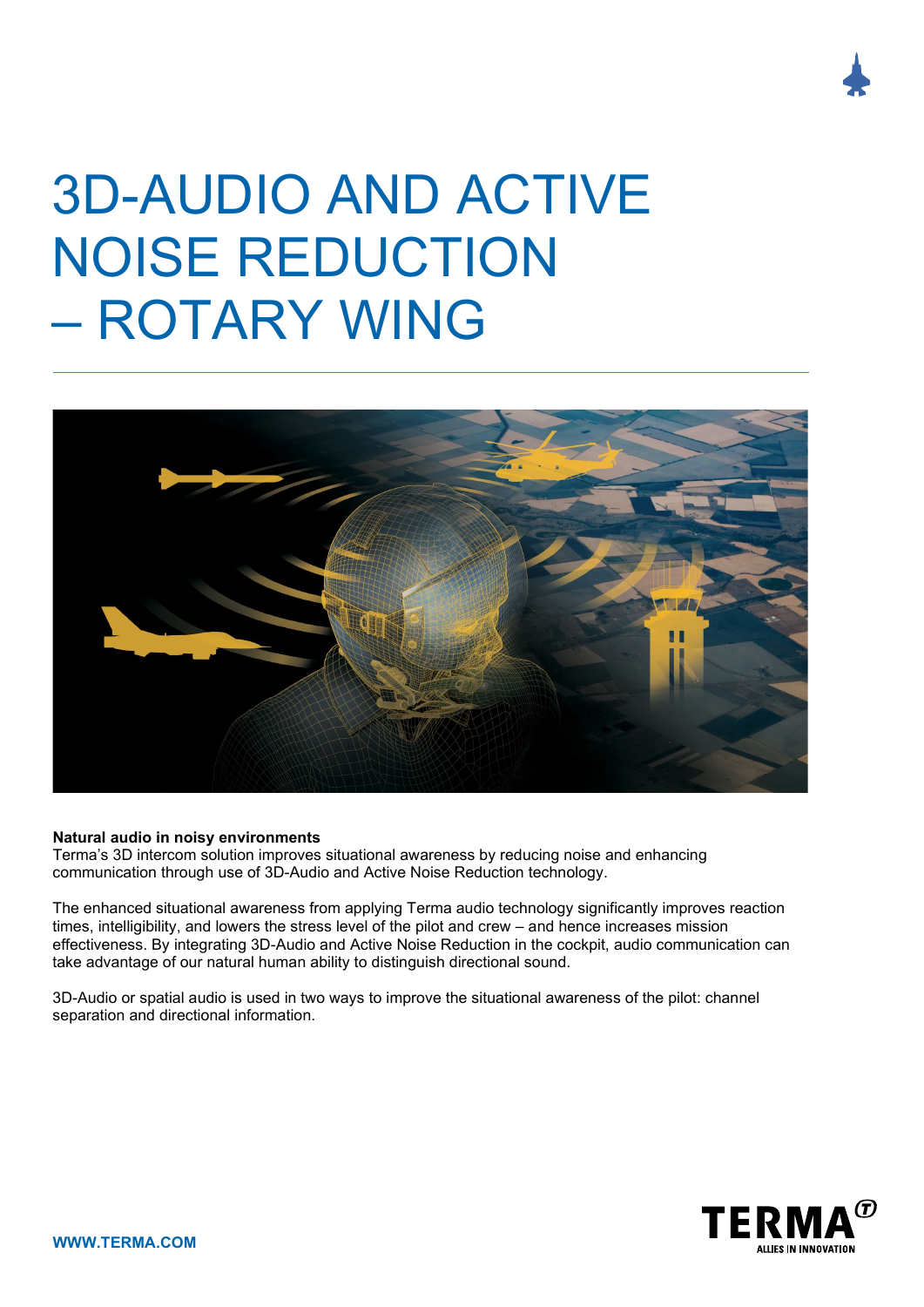First, the spatial separation of radio channels, intercom, and system messages allows the pilot to focus on one message or radio channel while still being aware of others. Pilot and crew members can avoid communication overload from mono-based intercom systems, where too much radio/intercom activity leads to disregard of the audio communication.

3D-Audio enables natural conversation on the intercom system between pilot, co-pilot, and crew members leading to more effective communication. Furthermore, the speakers will be identified by the direction of their voices making it easier to suppress background noise and irrelevant information.

When integrated with on-board sensors and head-tracking devices as found in modern helmet mounted cueing systems, Terma's 3D-Audio technology will further enhance situational awareness. Directional information to the pilot will be heard from the actual direction as indicated by the sensors, in correct relation to the listener's head and aircraft position. The audio from the actual threat direction enables the pilot to understand where a threat is coming from and react faster.

Another important feature of spatial audio is that a listener is aware of the full sphere, i.e. he/she notices sound from any direction. This is a major difference from visual indications on cockpit-mounted displays which require the viewer to direct his/her eyes towards the display. In fact, 3D-Audio is similar to helmetmounted type displays, which keep the information available regardless of where the pilot is looking. In a similar manner, 3D-Audio will keep the pilot updated if the threat changes direction relative to his/her own platform.

## **3D & Active Noise Reduction**

Aircrew also benefit significantly from Active Noise Reduction. Reduced cockpit noise lowers fatigue and stress during long missions while enhancing 3D-Audio performance. Reduced noise levels also allow pilots to lower the volume of the intercom system, yielding significantly reduced acoustical levels – and a chance to avoid the yellow earplugs. Terma has achieved a reduction in noise exposure through the development of a digital ANR-headset powered through a standard intercom interface. The headset has outstanding noise attenuation and is at the same time capable of reproducing 3D-Audio.

The Terma 3D-Audio solution includes a form-fit replacement for existing intercom systems, including the amplifier and the headset. Although designed for the F-16, the system can be integrated in other platforms, including the noisiest helicopter platforms. The Terma solution which includes 3D-Audio and Active Noise Production technology is operational and fielded in F-16s, including US.